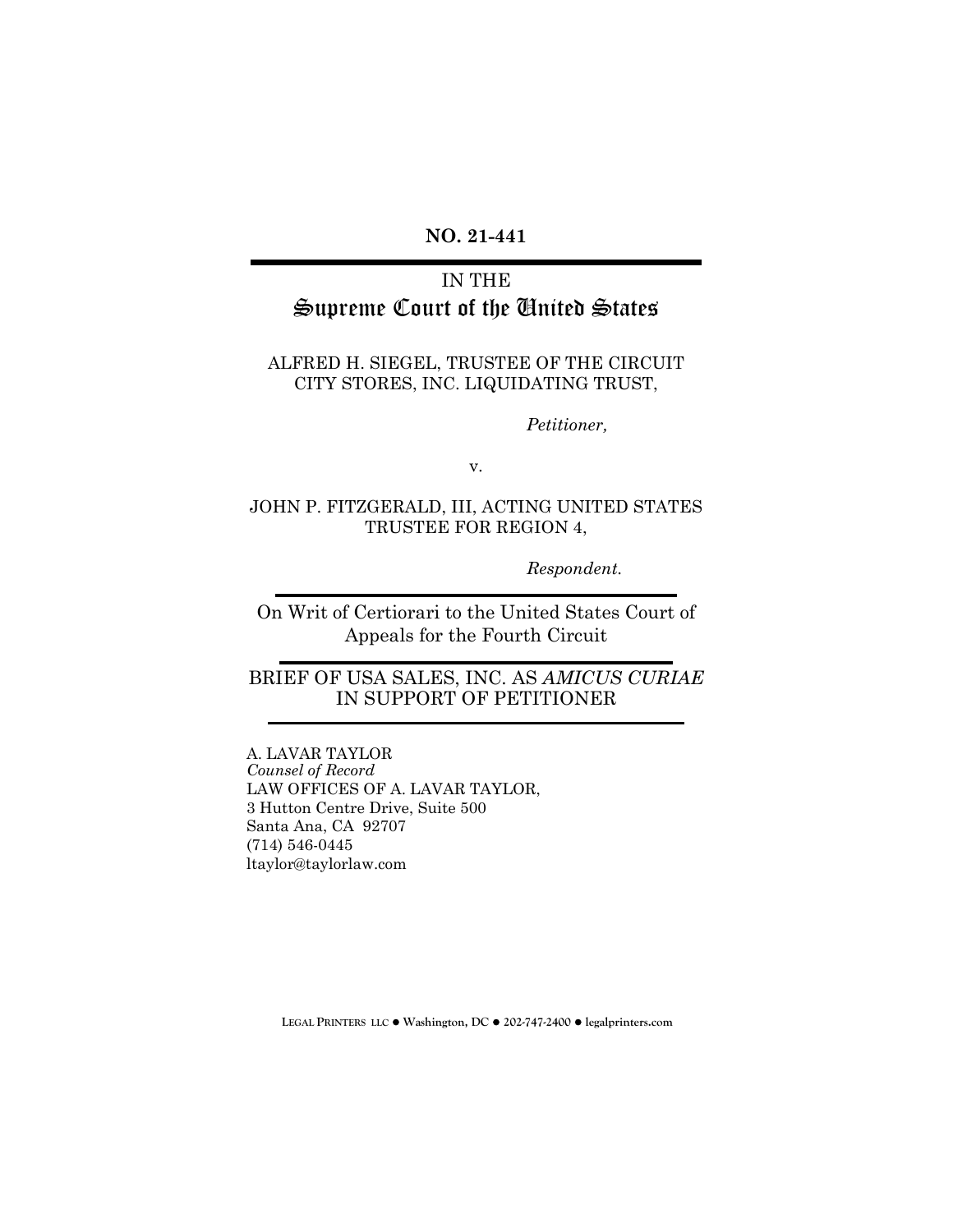### **TABLE OF CONTENTS**

- A. The Serious Consequences to *Amicus* Resulting from the 2017 Increase in Quarterly Fees, When Contrasted With the Absence of Any Increase in the Quarterly Fees in Bankruptcy Administrator Districts, Demonstrates That The 2017 Increase in the Quarterly Fees Violated the Bankruptcy Uniformity Clause ................................ 6
- B. A Holding That the Increase in Quarterly Fees Violates the Bankruptcy Uniformity Clause Will Permit the Courts to Avoid Deciding an "As Applied" Challenge to This Same Law on Due Process Grounds and on Equal Protection Grounds ……………………14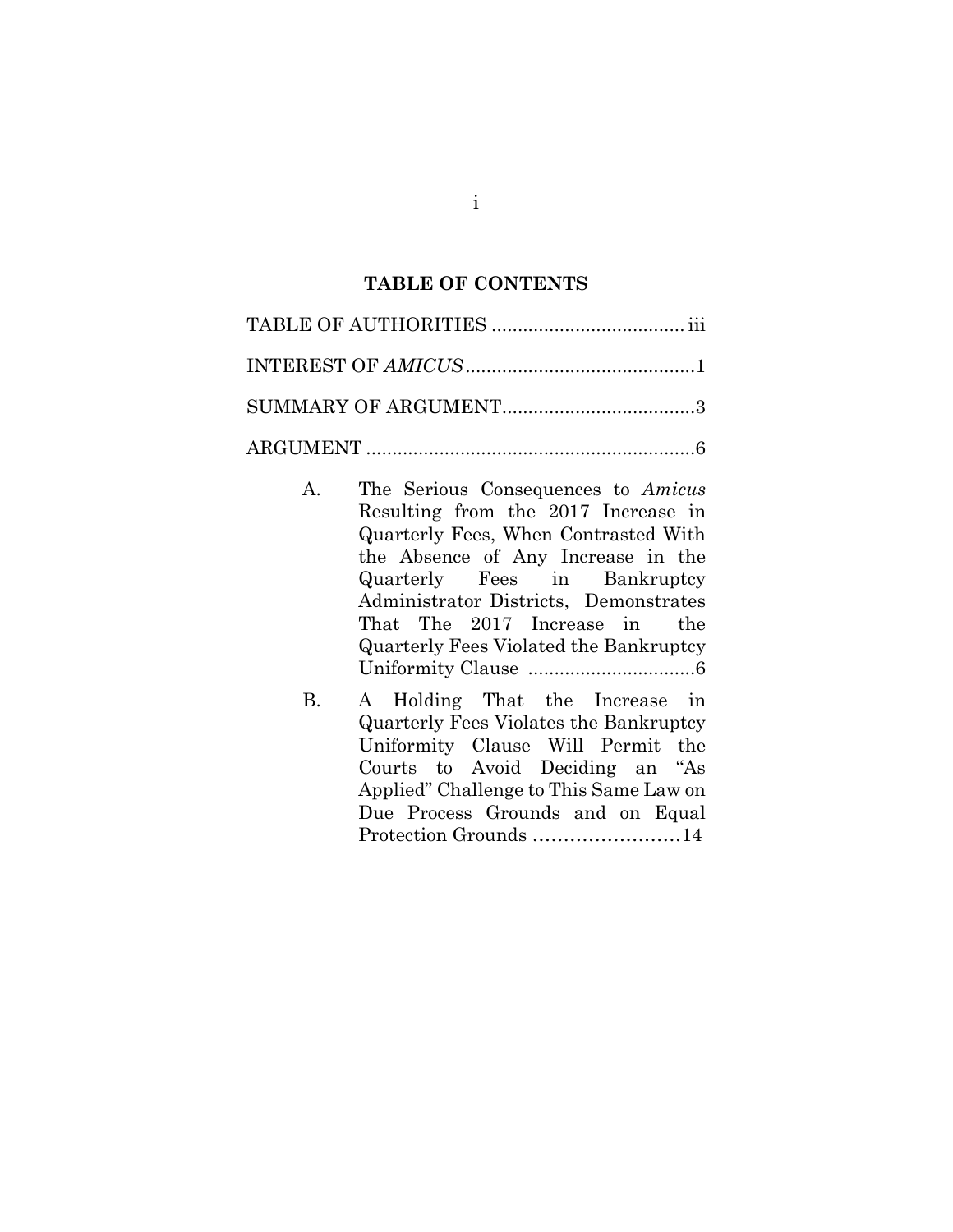## **TABLE OF CONTENTS – Continued**

### **Page(s)**

C. *Amicus* Concurs With Petitioner's Arguments and Will Not Repeat Them Here; The Facts of *Amicus'* Case Demonstrate That 28 U.S.C. § 1930(a)(6) is a Law on the Subject of Bankruptcy for Purposes of the Bankruptcy Uniformity Clause …………………….18

CONCLUSION..........................................................19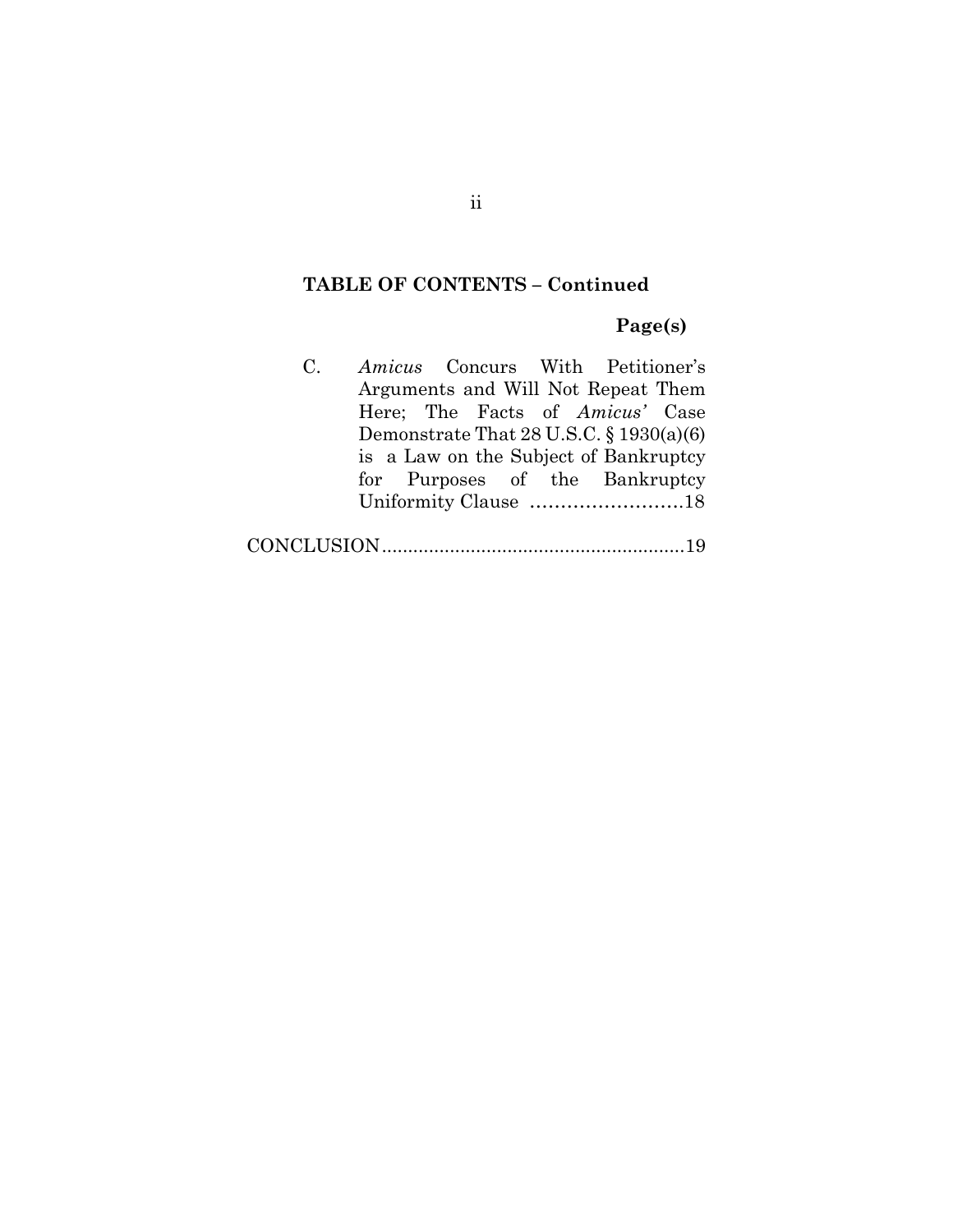## **TABLE OF AUTHORITIES**

| age(s) |  |
|--------|--|
|        |  |

| Cases:                                                                                                         |
|----------------------------------------------------------------------------------------------------------------|
| Allegheny Pittsburgh Coal Co. v. County Com.,                                                                  |
| Czyzewski v. Jevic Holding Corp.<br>-- U.S. ---, 137 S. Ct. 973 (2017)12                                       |
| In re USA Sales,<br>580 B.R. 852 (Bankr. C.D. Cal. 2018) 7                                                     |
| Pension Benefit Guaranty Corporation v. R. A. Gray<br>& Co.<br>467 U.S. 717, 81 L. Ed. 2d 601, 104 S. Ct. 2709 |
| Schulman v. California (In re Lazar),<br>237 F.3d 967 (9th Cir. 2001) 11                                       |
| St. Angelo v. Victoria Farms, Inc.,<br>38 F.3d 1525 (9th Cir. 1994) 16                                         |
| Robiner v. Danny's Mkts., Inc. (In re Danny's Mkts.,<br>Inc.)                                                  |
| United States v. Carlton,                                                                                      |

iii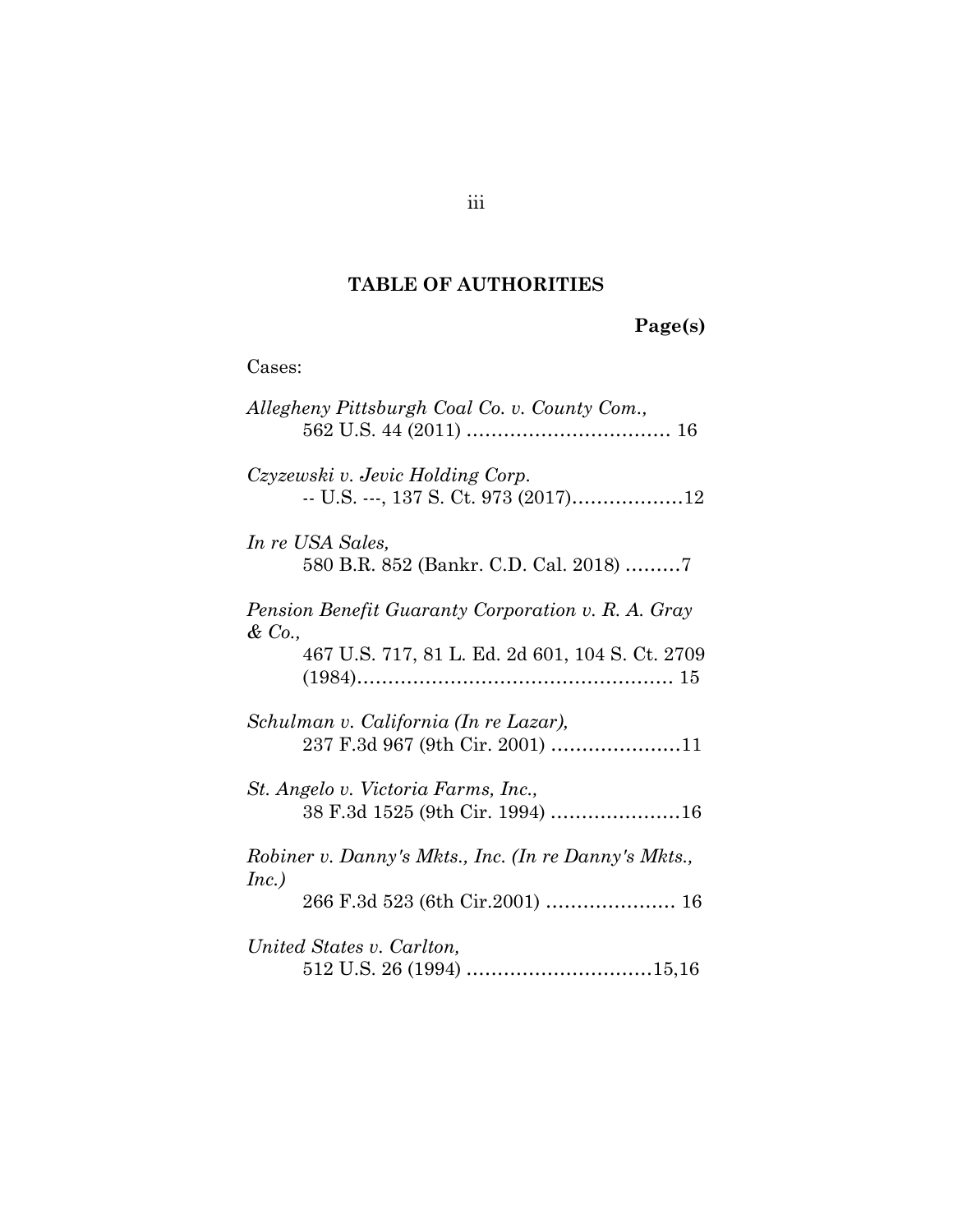## *Cases continued:*

| United States v. Hemme                                                                             |
|----------------------------------------------------------------------------------------------------|
| Welch v. Henry                                                                                     |
| Constitutions and Statutes:                                                                        |
| U.S. Const. Art.I, § 8, Cl. 43,4,5,6,7,14,18                                                       |
|                                                                                                    |
|                                                                                                    |
|                                                                                                    |
|                                                                                                    |
| Bankruptcy Judgeship Act of 2017, Pub. L. No. 115-<br>72, Div. B, § 1004(a), 131 Stat. 1232 ("2017 |
| California Const., Art. XIII, sec. 32,11                                                           |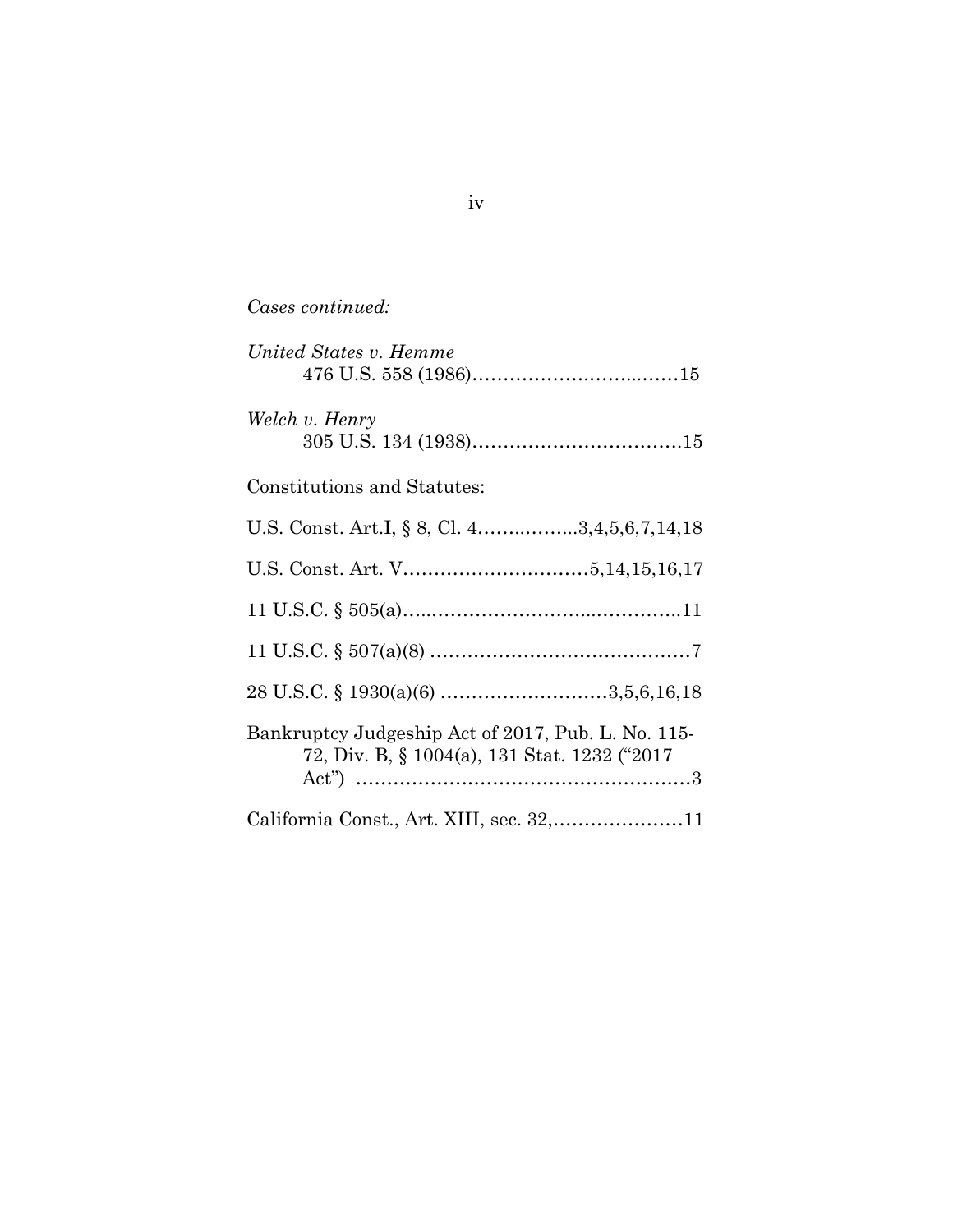#### **INTEREST OF** *AMICUS[1](#page-5-0)*

*Amicus* USA Sales, Inc. is a California corporation which currently has litigation pending against the Office of the United States Trustee ("OUST") in which *Amicus* is seeking a refund of \$595,849.00 in excessive quarterly fees paid to the OUST under the same statutory scheme being challenged on constitutional grounds by the Petitioner in this case.

*Amicus* prevailed against the OUST in a suit brought in the U.S. District Court for the Central District of California. The Court (Judge Holcomb) granted summary judgment in favor of *Amicus* and entered judgment against the OUST on April 19, 2021. Judge Holcomb's opinion is reported at 532 F.Supp. 3d 921 (C.D. Ca. 2021). The OUST timely filed a Notice of Appeal to the Court of Appeals for the Ninth Circuit. The briefing in that appeal is currently being held in abeyance pending the outcome in the present case.

*Amicus* is filing this brief in support of Petitioner to explain how the improper increase in quarterly fees paid by *Amicus* to the OUST nearly caused the complete destruction of *Amicus'* business operations and to further explain why the facts of

<span id="page-5-0"></span><sup>1</sup> No person other than the named *Amicus* or their counsel authored this Brief or provided financial support for this Brief. Counsel for both parties have consented to the filing of this Brief.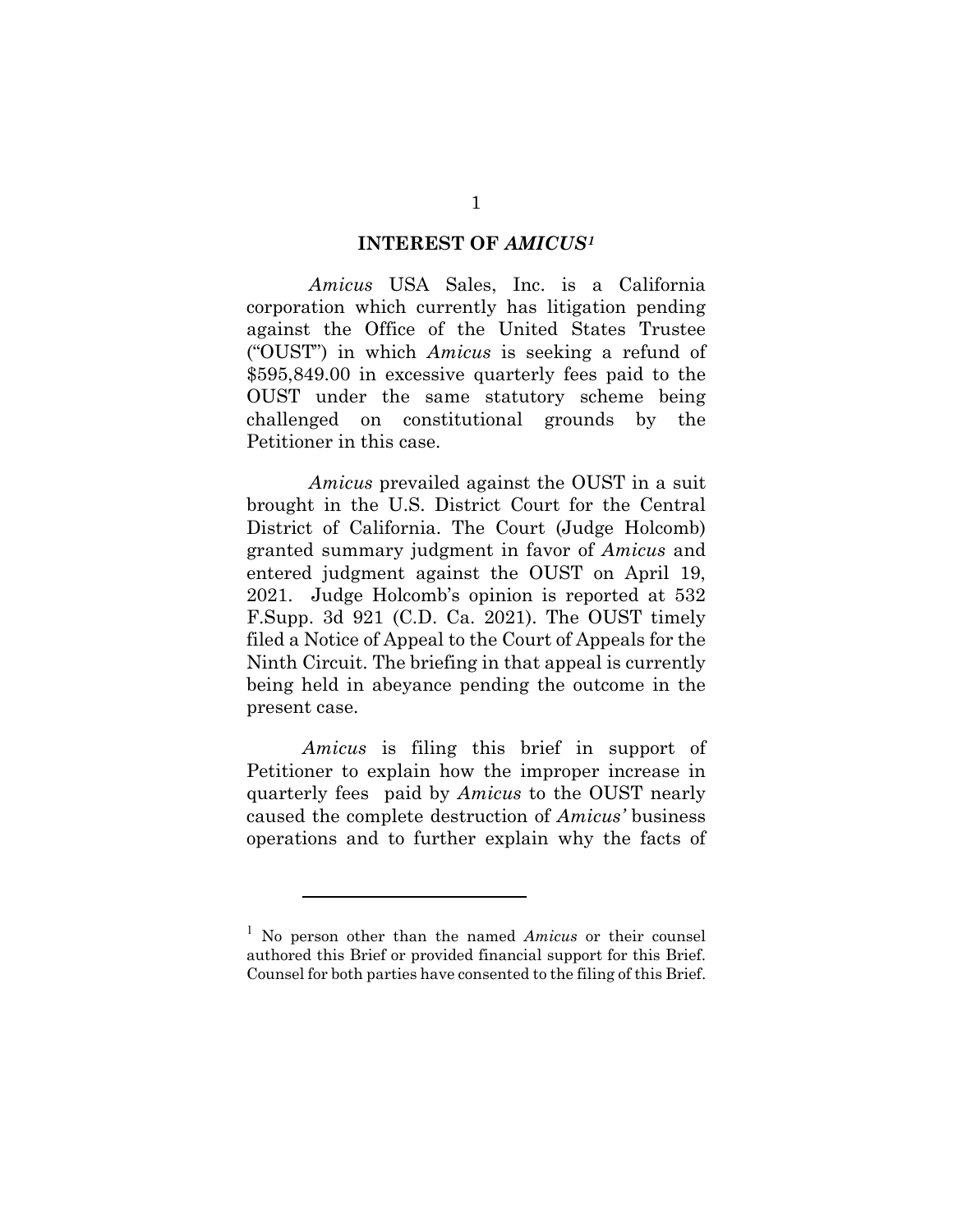*Amicus*' case support a ruling for Petitioner in the present case.

Many Chapter 11 debtors whose bankruptcy cases were pending in U.S. Trustee Districts as of January 1, 2018, when the OUST began charging the increased quarterly fees in response to the 2017 Act, ended up paying more in quarterly fees. The 2017 Act was interpreted by the OUST as applying to all Chapter 11 cases pending as of that date, not just to cased filed on or after that date.

What makes *Amicus'* case different from most, if not all, of the reported cases involving this issue is that the quarterly fee increase at issue literally forced *Amicus* out of Chapter 11 bankruptcy. As a result of the increase in the quarterly fees charged to *Amicus* (which went from \$13,000 per quarter to roughly \$85,000 per quarter), *Amicus* went from a profitable business to an unprofitable business. This lack of profitability, caused directly by the increase in quarterly fees charged by the OUST, meant that *Amicus* could no longer remain in Chapter 11.

*Amicus* thus faced one of two possibilities. Either *Amicus'* bankruptcy would be converted to a chapter 7 liquidation, ensuring the demise of *Amicus,* or, if all of *Amicus'* creditors agreed on how their claims would be dealt with outside of bankruptcy, *Amicus'* bankruptcy could be dismissed in a so-called "structured dismissal." Thus, the increase in the quarterly fees deprived *Amicus* of the opportunity to press forward with an attempted reorganization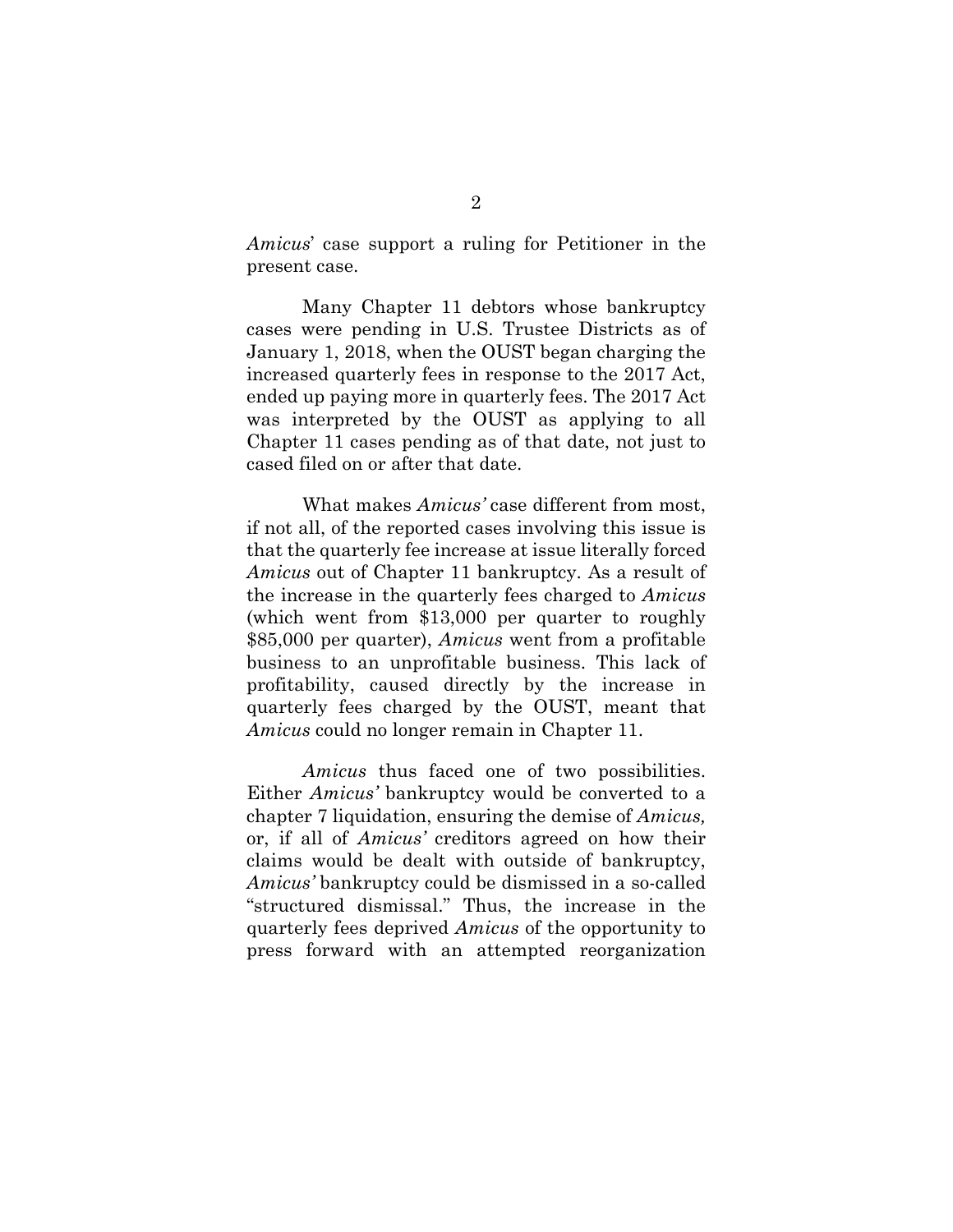within the protective confines of Chapter 11. The increase also nearly caused the demise of *Amicus.*

*Amicus* was fortunate. Because it was able to remain in Chapter 11 and pay the increased quarterly fees by "cannibalizing" its inventory while it negotiated successfully with its creditors over a period of roughly 12 months, *Amicus* "lived to see another day," despite the monstrous increase in quarterly fees. Other Chapter 11 Debtors in U.S. Trustee Districts may not have been so fortunate. By way of contrast, other Chapter 11 Debtors in Bankruptcy Administrator Districts which were similarly situated to *Amicus* faced no increase at all in their quarterly fees and thus did not suffer any adverse consequences as the result of the increase in quarterly fees imposed by the 2017 Act. This violated the Bankruptcy Uniformity Clause of the Constitution.

#### **SUMMARY OF ARGUMENT**

What happened to *Amicus* in its Chapter 11 bankruptcy following the enactment of the Bankruptcy Judgeship Act of 2017, Pub. L. No. 115- 72, Div. B, § 1004(a), 131 Stat. 1232 ("2017 Act"), which modified the quarterly fees charged pursuant to 28 U.S.C. § 1930(a)(6), demonstrates graphically that the law increasing the quarterly fees charged to *Amicus* resulted in Chapter 11 debtors in U.S. Trustee Districts being treated dramatically different from Chapter 11 debtors in Bankruptcy Administrator Districts. This violated the uniformity requirement of the Bankruptcy Clause of the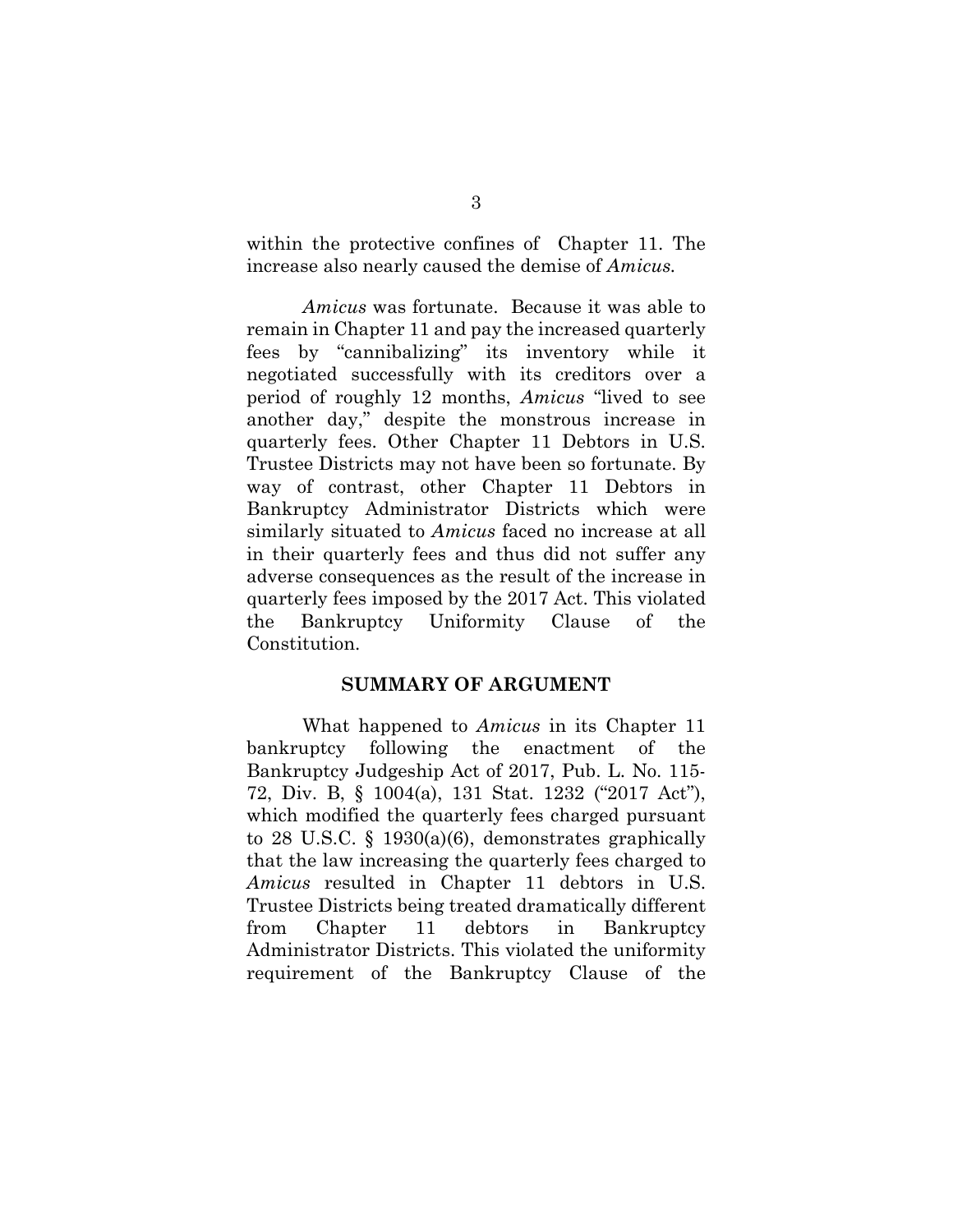Constitution, Article I, section 8, clause 4 ("Bankruptcy Uniformity Clause").

*Amicus* filed its Chapter 11 bankruptcy petition on May 20, 2016, well before the enactment of the 2017 Act and well before the 2017 Act's quarterly fee increase took effect on January 1, 2018. At the time *Amicus* filed its Chapter 11 petition, the maximum quarterly fees that could be charged to *Amicus* annually (based on historical "disbursements" by *Amicus*) was \$52,000. After the 2017 statutory increase in quarterly fees, the total annual quarterly fees charged by the OUST to *Amicus* was approximately \$340,000.

*Amicus* thereafter faced a dilemma. *Amicus*  could not continue operating in Chapter 11 because the quarterly fee increase turned *Amicus* from a profitable company into an unprofitable company. Had *Amicus* remained in bankruptcy, it would have had to convert its case to a Chapter 7 liquidation, resulting in the demise of *Amicus*. *Amicus* could not unilaterally dismiss its Chapter 11 bankruptcy  $-$  it had to seek approval from the Court through a motion served on all creditors. Furthermore, *Amicus* had to reach an agreement with all of its creditors regarding payment of their claims outside of bankruptcy prior to any dismissal to avoid being forced out of business by its creditors after the dismissal.

*Amicus* cannibalized its inventory to temporarily remain viable as a business, while negotiating with its creditors regarding the potential terms of a "structured dismissal." *Amicus* was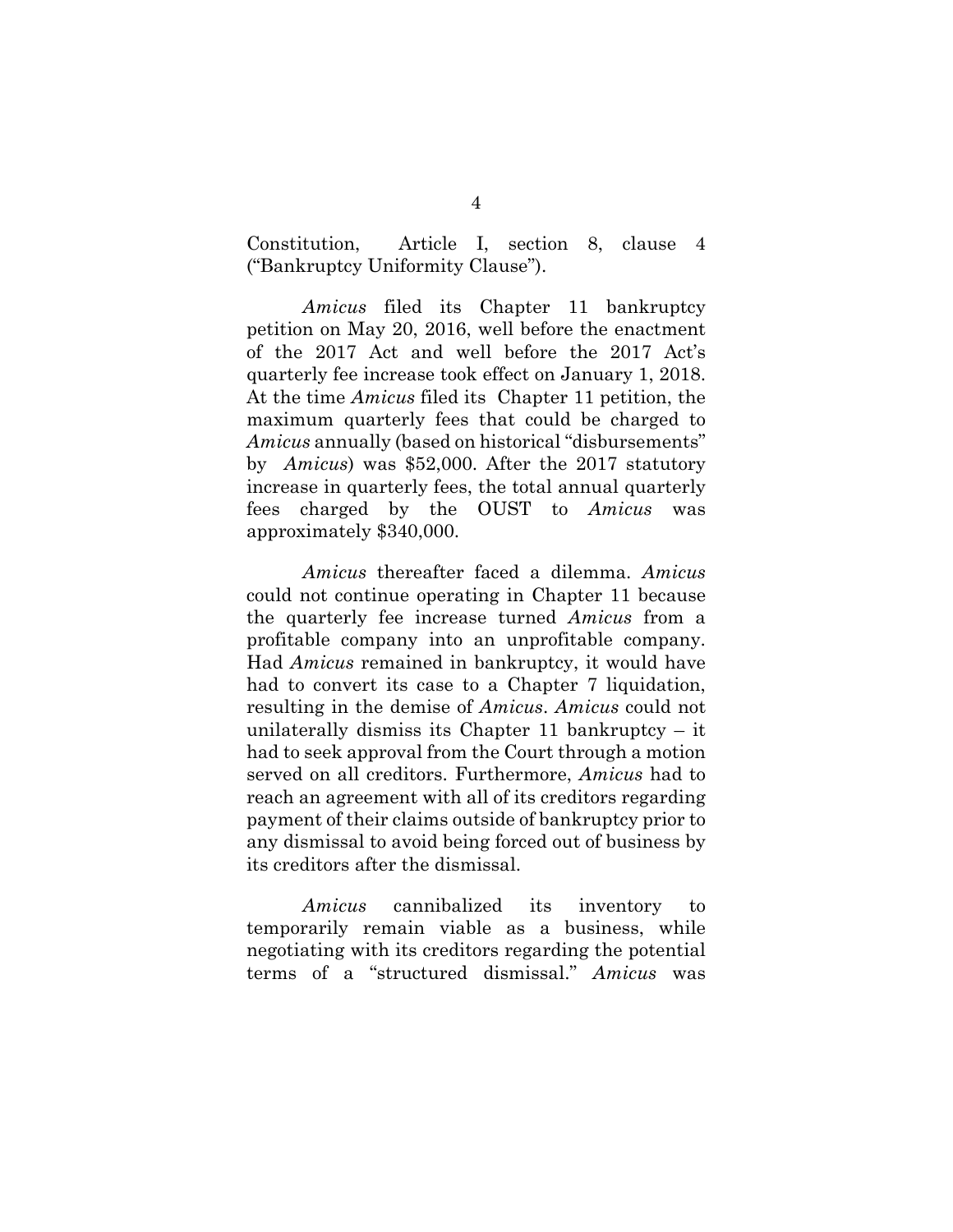eventually able to negotiate a "structured dismissal" with all of its creditors. *Amicus'* Chapter 11 bankruptcy was thus dismissed on terms that provided *Amicus* with the opportunity to remain in business.

Similarly situated Debtors in Bankruptcy Administrator Districts did not face the obstacles faced by *Amicus* as the result of the increase in quarterly fees because these similarly situated debtors did not have to pay increased quarterly fees. This graphically demonstrates why the increase in quarterly fees imposed by 28 U.S.C.  $\S$  1930(a)(6) pursuant to the 2017 Act resulted in a violation of the Bankruptcy Uniformity Clause of the Constitution.

*Amicus*, unlike Petitioner, raised other issues in its challenge to the 2017 Act. The adverse effects of the 2017 Act on *Amicus* also gave rise to a colorable challenge to the 2017 Act, as applied to *Amicus,* under the Due Process Clause, Article V of the Constitution ("Due Process Clause").

Similarly, the stark differences between the treatment of Chapter 11 debtors in U.S. Trustee Districts and Chapter 11 debtors in Bankruptcy Administrator Districts, with no explanation for this difference other than raw politics, also gave rise to a colorable challenge to the 2017 Act based on the equal protection component of the Due Process Clause. A ruling for Petitioner in the present case will obviate the need for courts to consider these, and other, issues raised by *Amicus* in its case.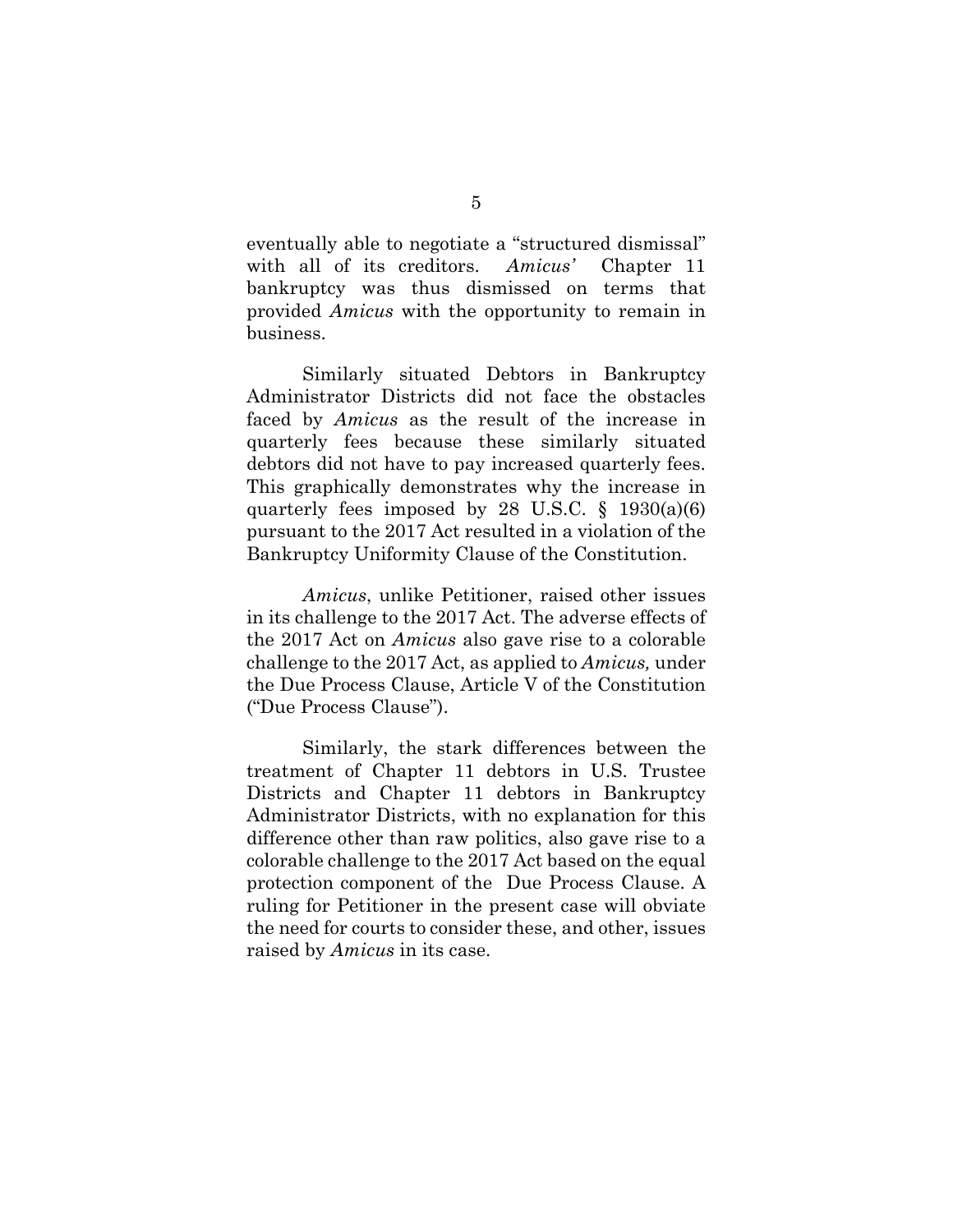Finally, *Amicus* supports all of the arguments made by Petitioner. *Amicus* will not repeat those arguments here, except to note that the facts of *Amicus'* case strongly demonstrate that 28 U.S.C. §  $1930(a)(6)$  is a law on the subject of bankruptcy for purposes of the Bankruptcy Uniformity Clause.

#### **ARGUMENT**

**A. The Serious Consequences to** *Amicus* **Resulting from the 2017 Increase in Quarterly Fees, When Contrasted With the Absence of Any Increase in the Quarterly Fees in Bankruptcy Administrator Districts, Demonstrates That The 2017 Increase in the Quarterly Fees Violated the Bankruptcy Uniformity Clause** 

The present case involves the question of whether the 2017 Act, which amended 28 U.S.C. §  $1930(a)(6)$  to require the U.S Trustee's Office to charge increased quarterly fees to Chapter 11 debtors in the U.S. Trustee Districts, violated the Bankruptcy Uniformity Clause.

The facts of *Amicus'* case graphically demonstrate the disparate treatment of similarly situated Chapter 11 debtors in the U.S. Trustee Districts and in the Bankruptcy Administrator Districts. The adverse effects of the increase in the quarterly fees on *Amicus* support the Petitioner's argument that the quarterly fee increase in U.S. Trustee Districts, coupled with the absence of any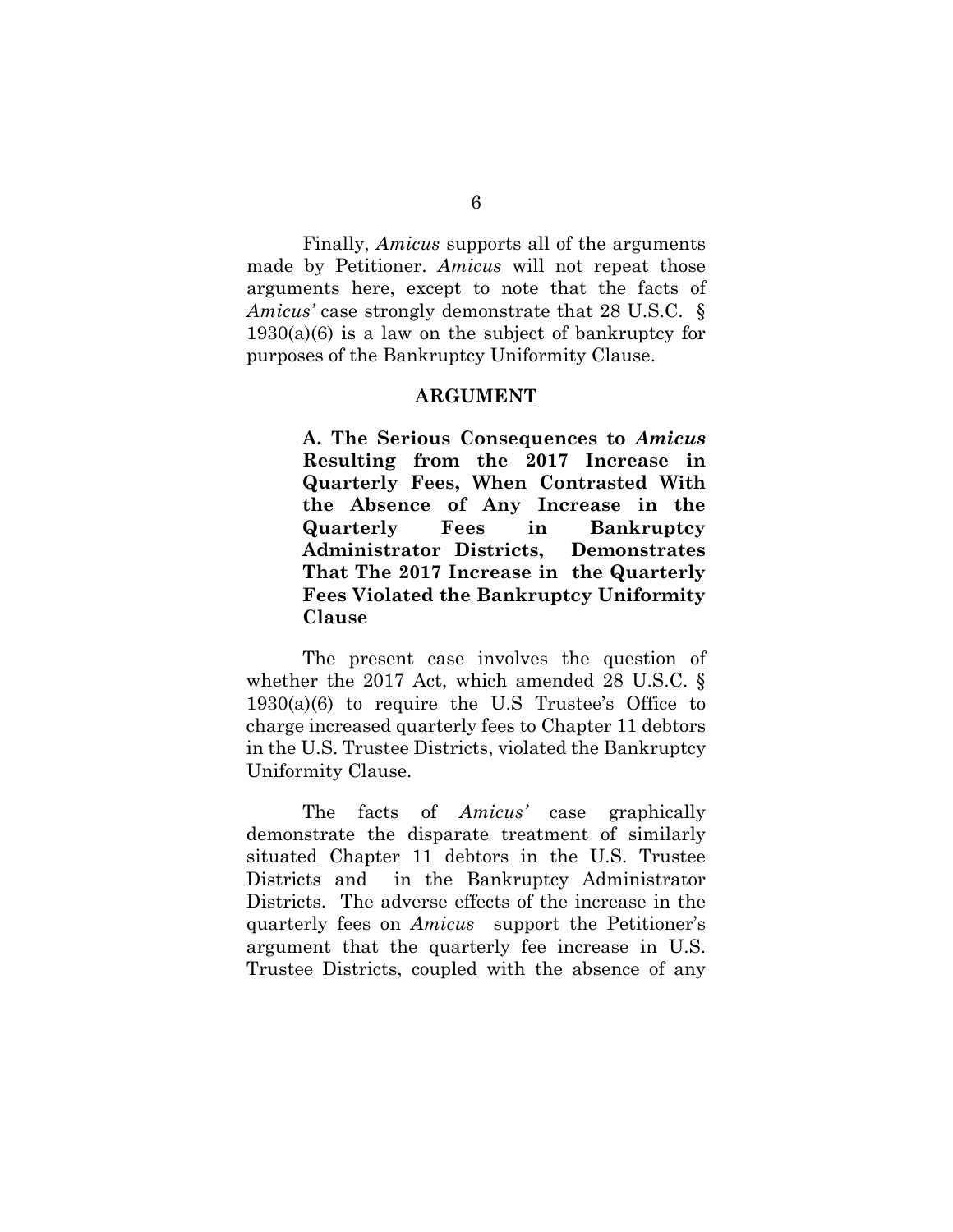such increase in the Bankruptcy Administrator Districts, resulted in a violation of the Bankruptcy Uniformity Clause.

*Amicus* sells cigarettes and other tobacco products in bulk to retailers, selling at a very high volume with small margins. On May 20, 2016, *Amicus* filed a voluntary Chapter 11 bankruptcy petition. As of that date, the State of California had, as the result of an audit, asserted that *Amicus* owed additional excise taxes on the sale of tobacco products. *Amicus* disputed the asserted additional taxes, in part on constitutional grounds, and was pursuing administrative remedies under state law to challenge the asserted taxes.

On August 4, 2016, the California tax authorities filed a proof of claim asserting an 11 U.S.C. § 507(a)(8) priority claim for unpaid tobacco excise taxes totaling \$1,505,638.57. *Amicus* filed a complaint to determine amount of taxes owed and later filed a separate objection to the priority status of the excise tax claim. *Amicus'* objection to the priority status of the excise tax claim was sustained in a published opinion. *See In re USA Sales*, 580 B.R. 852 (Bankr. C.D. Cal. 2018).

Thereafter, California asserted a separate administrative expense claim for post-bankruptcy excise taxes which totaled \$1,424,583.88. This claim was also disputed by *Amicus,* mainly on constitutional grounds. In late 2018, the parties begam a mediation process in an effort to globally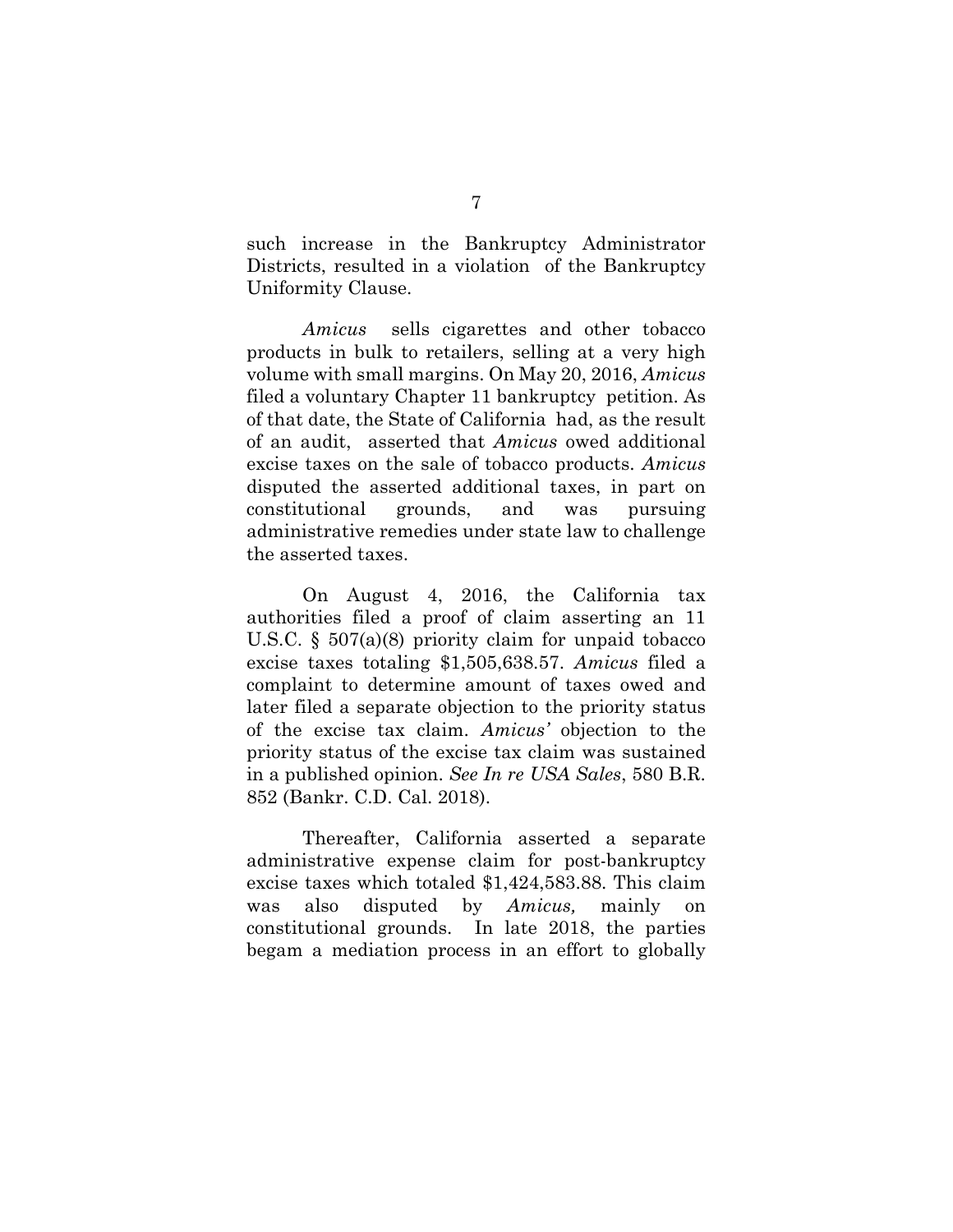resolve all disputes regarding the asserted excise tax claims.

Prior to January 1, 2018, *Amicus* had been paying \$13,000 per quarter to the OUST, or \$52,000 annually, because *Amicus*' total quarterly "disbursements" ranged between \$5,000,000 and \$14,999,999. However, the quarterly fees demanded from *Amicus* by the OUST increased dramatically as of January 1, 2018 as the result of the 2017 Act, even though *Amicus'* total "disbursements" did not materially change.

Prior to the enactment of the 2017 Act, the quarterly fees charged to Chapter 11 debtors making quarterly disbursements of at least \$1 million were as follows:

| Disbursement Range      | <u>Quarterly Fees</u> |
|-------------------------|-----------------------|
| \$1,000,000-\$1,999,999 | \$6,500               |
| \$2,000,000-2,999,999   | \$9,750               |
| \$3,000,000-4,999,999   | \$10,400              |
| \$5,000,000-14,999,999  | \$13,000              |
| \$15,000,000-29,999,999 | \$20,000              |
| \$30,000,000 and up     | \$30,000              |

As the result of the 2017 Act, all quarterly fees for Chapter 11 debtors in U.S. Trustee Districts making disbursements of at least \$1 million per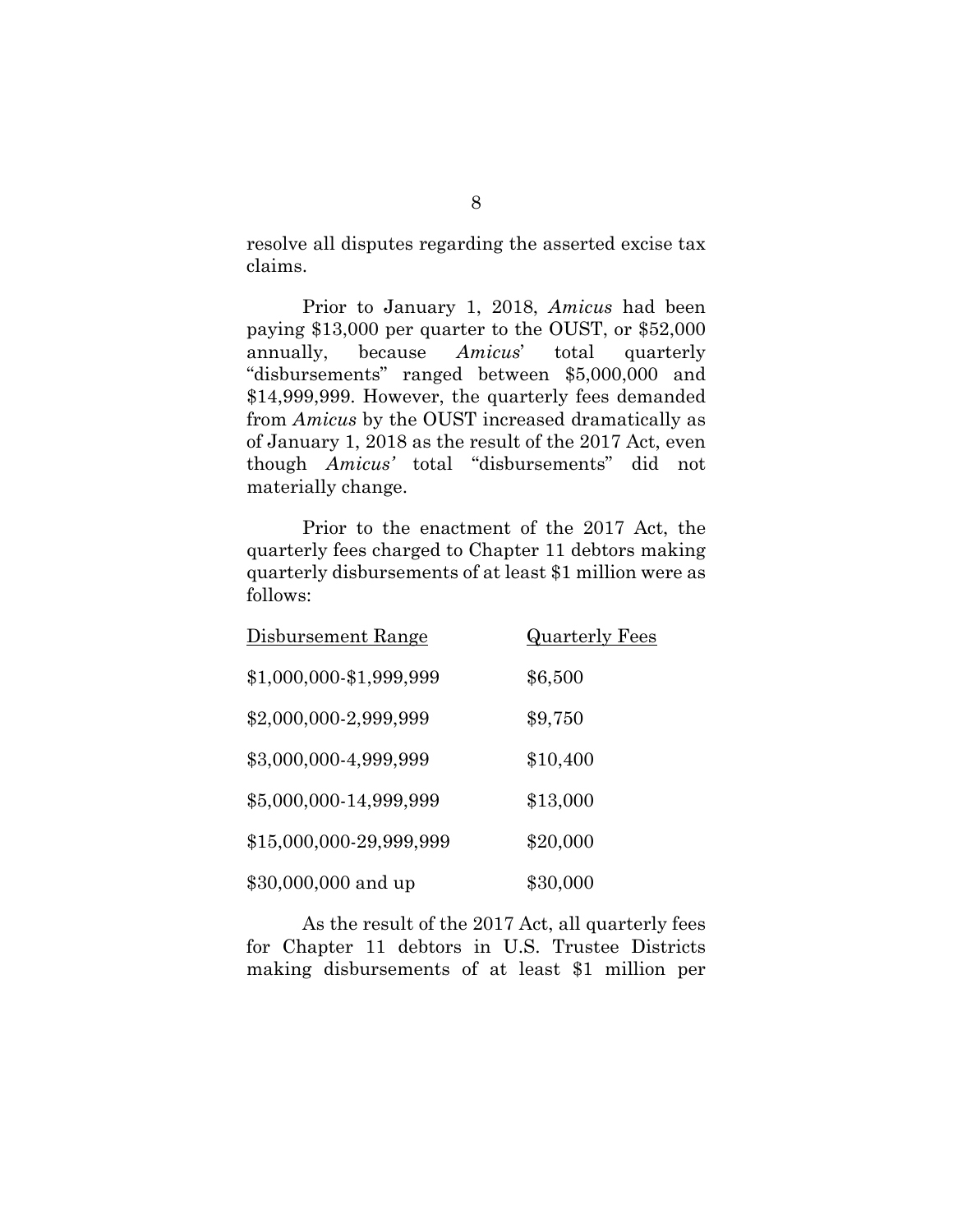quarter were charged the lesser of 1 percent of such disbursements or \$250,000. Thus, for Chapter 11 debtors in U.S. Trustee Districts who disbursed between \$5,000,000 and \$14,999,999 per quarter (which is the range in which *Amicus* fell each quarter), starting January 1, 2018, quarterly fees ranged from \$50,000 to \$149,999, as opposed to \$13,000.

*Amicus* paid the following increased quarterly fees assessed by the OUST starting January 1, 2018:

| <u>Quarter</u> | Fees Assessed by OUST |
|----------------|-----------------------|
| 1Q2018         | \$84,343.00           |
| 2Q2018         | \$81,680.00           |
| 3Q2018         | \$68,578.00           |
| 4Q2018         | <u>\$111,755.00</u>   |
| Annual Total   | \$346,356.00          |
|                |                       |
| 1Q2019         | \$82,912.00           |
| 2Q2019         | \$89,335.00           |
| 3Q2019         | \$123,819.00          |
| 4Q2019         | \$57,427.00           |
| Annual Total   | \$353,493.00          |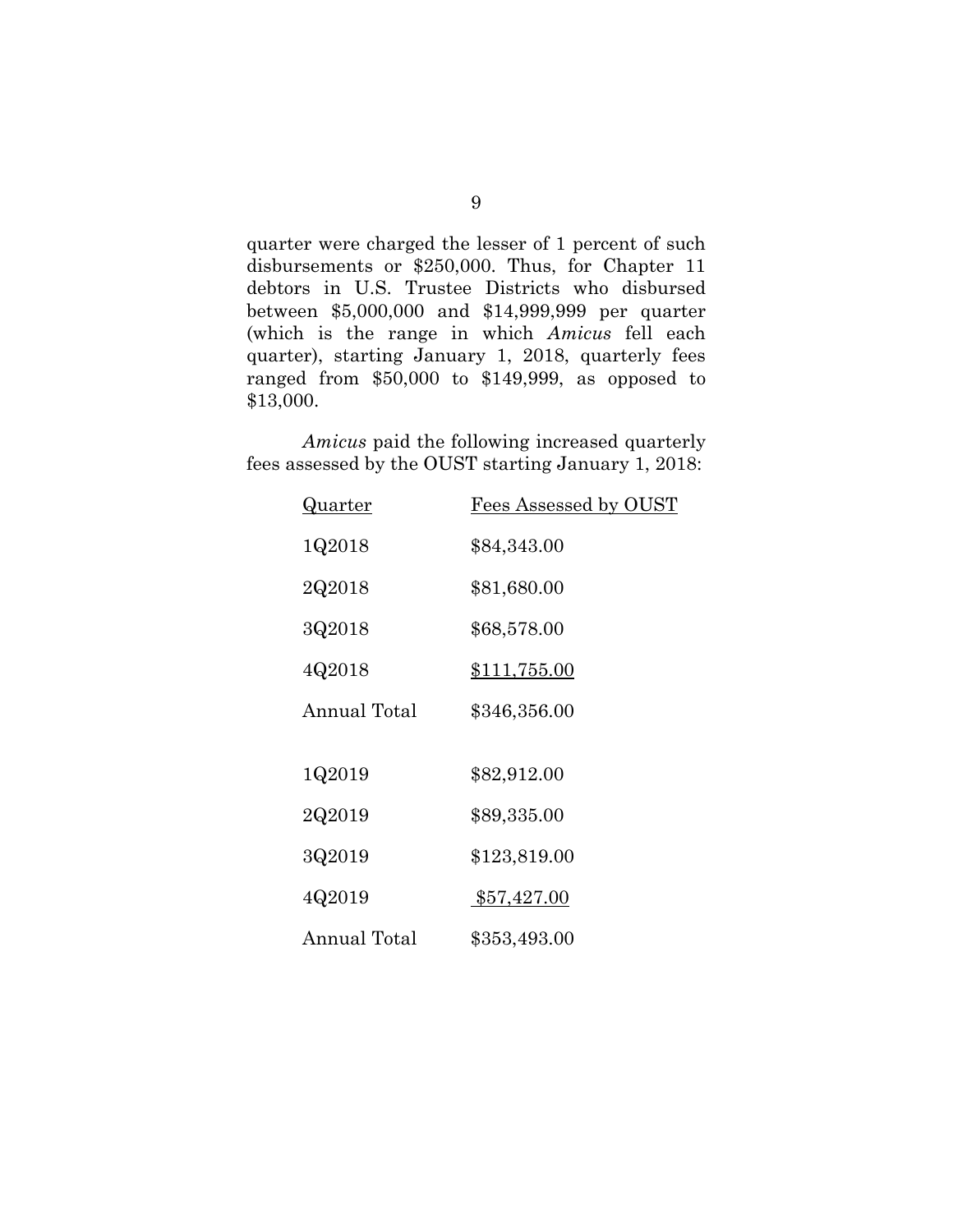*Amicus* paid an additional \$595,849 in quarterly fees to the OUST over this time period that it would not have had to pay if the quarterly fees had remained at \$13,000. Had *Amicus* been able to remain in Chapter 11 and to confirm a chapter 11 Plan of reorganization calling for payments to creditors over 5 years, the additional quarterly fees paid by *Amicus* would have exceeded \$1.9 million, based on *Amicus'*  historical disbursements.

The financial difficulties that these increased quarterly fees imposed on *Amicus* were considerable. Prior to the increase in quarterly fees, *Amicus* had net income of approximately \$193,049 during 2017 and the last three quarters of 2016 combined. However, after paying the increased quarterly fees, *Amicus* had a net loss of approximately (\$504,811) during 2018 and 2019.

*Amicus'* losses in 2018 and 2019 coincided with a reduction in the company's inventory from \$2,501,159 as of December 31, 2017 to \$1,993,807 as of November 30, 2019. In essence *Amicus* cannibalized its inventory to pay the increased quarterly fees so that it could remain in business temporarily. This stop-gap measure obviously could only be pursued for a limited period of time before the business failed.

Had *Amicus* remained in Chapter 11, the increase in quarterly fees demanded by the OUST would have eventually resulted in *Amicus* going out of business and a conversion of the bankruptcy case to a liquidation under Chapter 7. Dismissal of the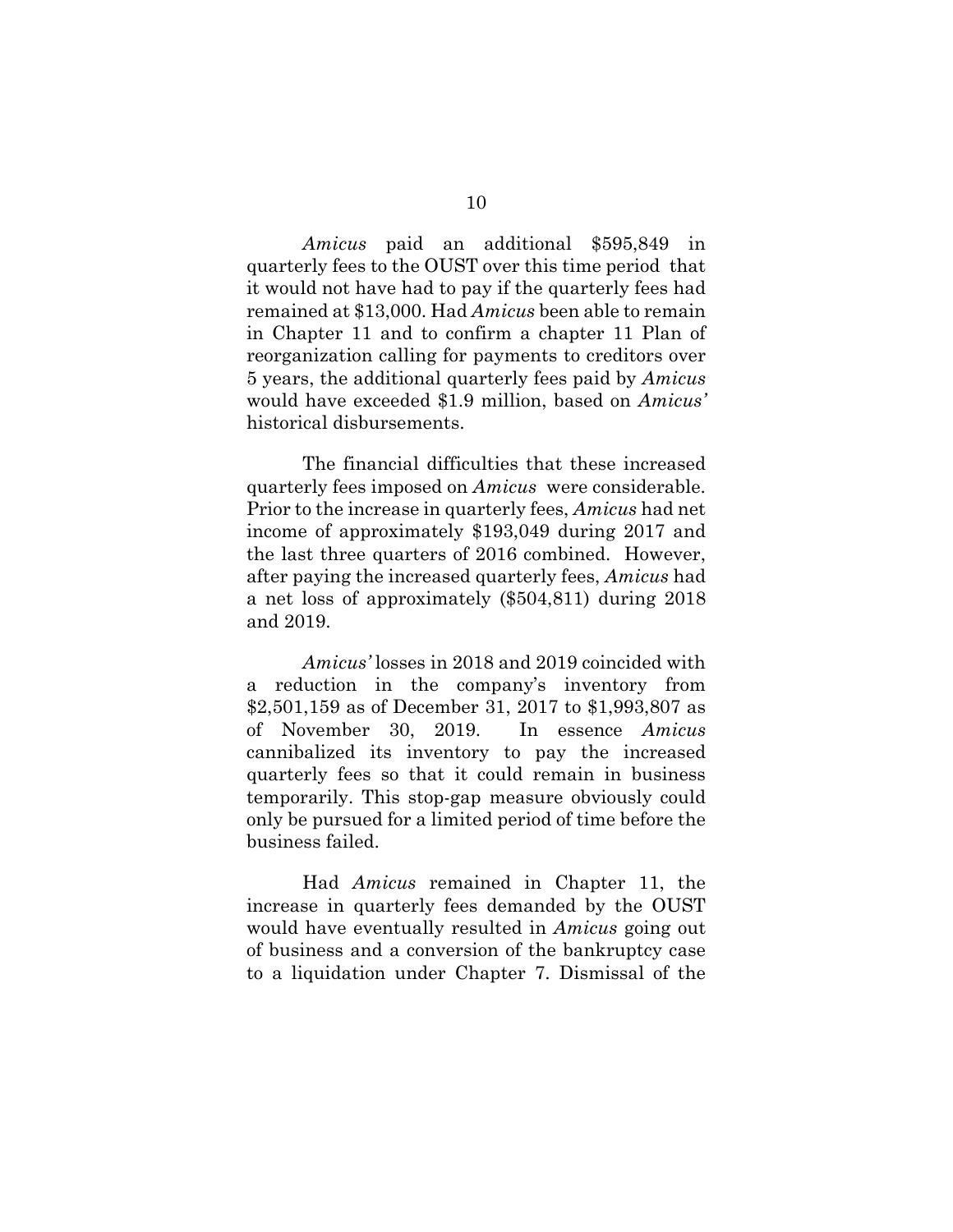bankruptcy petition was the only course of action available to *Amicus* if the company was to remain in business.

But a dismissal without a pre-existing agreement between *Amicus* and all of its creditors on how the those creditors would be treated after the dismissal would have left *Amicus* at the mercy of its creditors. In particular, because California law precludes a constitutional challenge to any asserted state tax deficiency unless the taxpayer pays all of the disputed tax liability and sues for a refund, see *See* California Constitution, Article XIII, section 32, dismissal of the Chapter 11 case without an agreement in place with the California tax authorities would have led to the demise of *Amicus'* business.

Dismissal of *Amicus'* Chapter 11 case under those circumstances would have precluded *Amicus* from challenging the disputed cigarette excise tax claims on constitutional grounds. That is because *Amicus* lacked the ability to pay these disputed claims in full.[2](#page-15-0) Without the ability to raise constitutional challenges to the asserted excise tax deficiencies, *Amicus* would have likely lost its administrative appeals and would have had to attempt to continue

<span id="page-15-0"></span><sup>2</sup> *Amicus* had the ability to litigate the constitutionality of the relevant California tax provisions in Chapter 11 without paying the taxes, pursuant to section 505(a) of the Bankruptcy Code, because the California Tax authorities filed a proof of claim. *See Schulman v. California (In re Lazar)*, 237 F.3d 967 (9th Cir. 2001).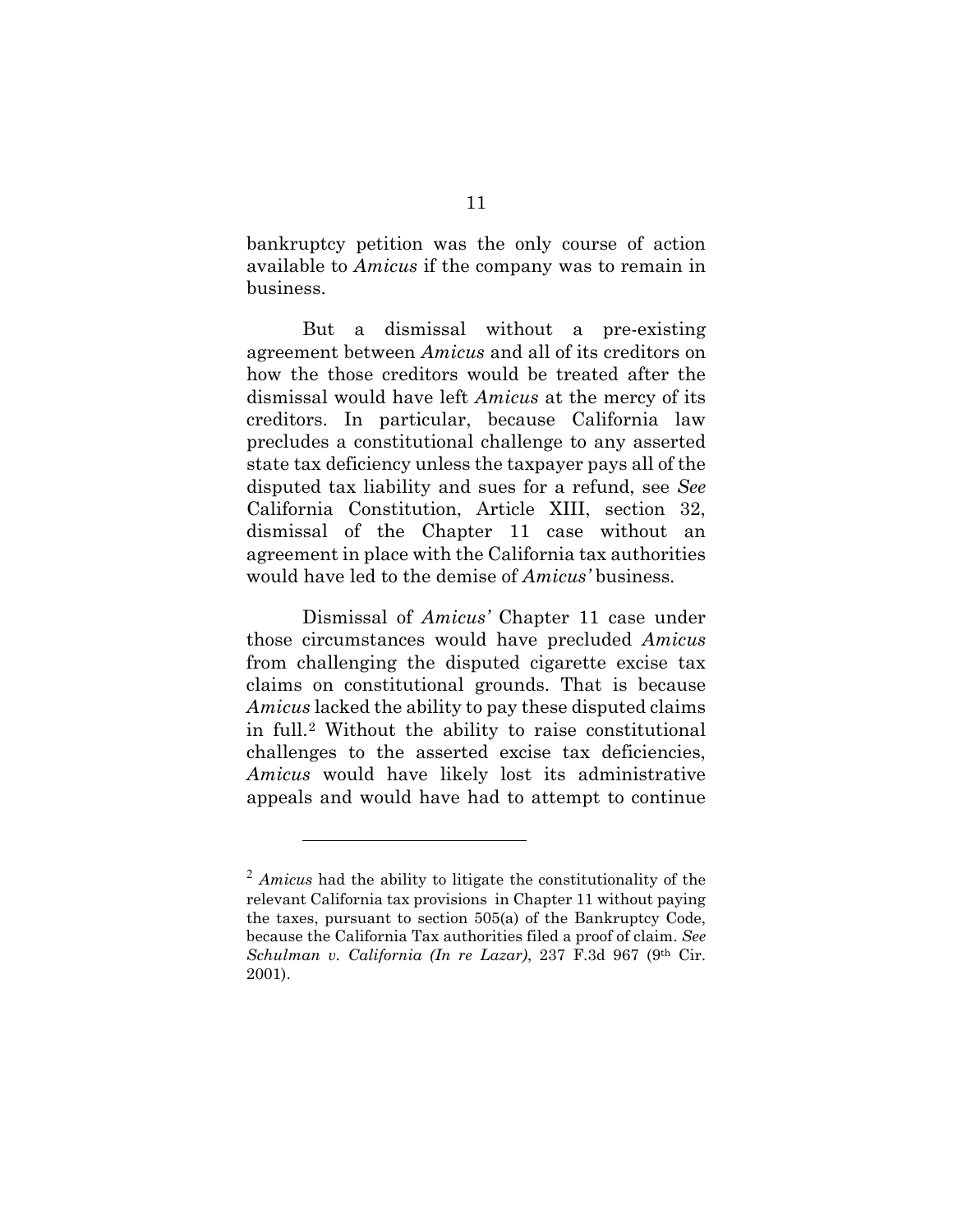doing business in the face of tax liens and continuous demands for payment from the California tax authorities. Sustaining a high-volume, low-margin business under those circumstances is not realistic.

With this reality in mind, *Amicus* negotiated a global settlement agreement with California sales tax authorities which called for the dismissal of the Chapter 11 bankruptcy petition and payment of approximately \$1 million to California over time. These negotiations took approximately 8 months.

This settlement was necessarily contingent on *Amicus* reaching agreements with all of its other creditors, for purposes of entering into a "structured dismissal" of the company's Chapter 11 bankruptcy case. A "structured dismissal" is a dismissal that "typically dismisses the case while, among other things, approving certain distributions to creditors, granting certain third-party releases, enjoining certain conduct by creditors, and not necessarily vacating orders or unwinding transactions undertaken during the case." *Czyzewski v. Jevic Holding Corp.,* -- U.S. ---, 137 S. Ct. 973, 979 (2017).

In *Jevic Holding*, this Court held that a "structured dismissal" of a Chapter 11 bankruptcy case that does not comport with the priority scheme of the Bankruptcy Code cannot be approved by a Court if a dissenting creditor objects to the terms of the structured dismissal. *Id.* This Court's holding in *Jevic Holding* thus required *Amicus* to reach agreements with all of its creditors as to the terms of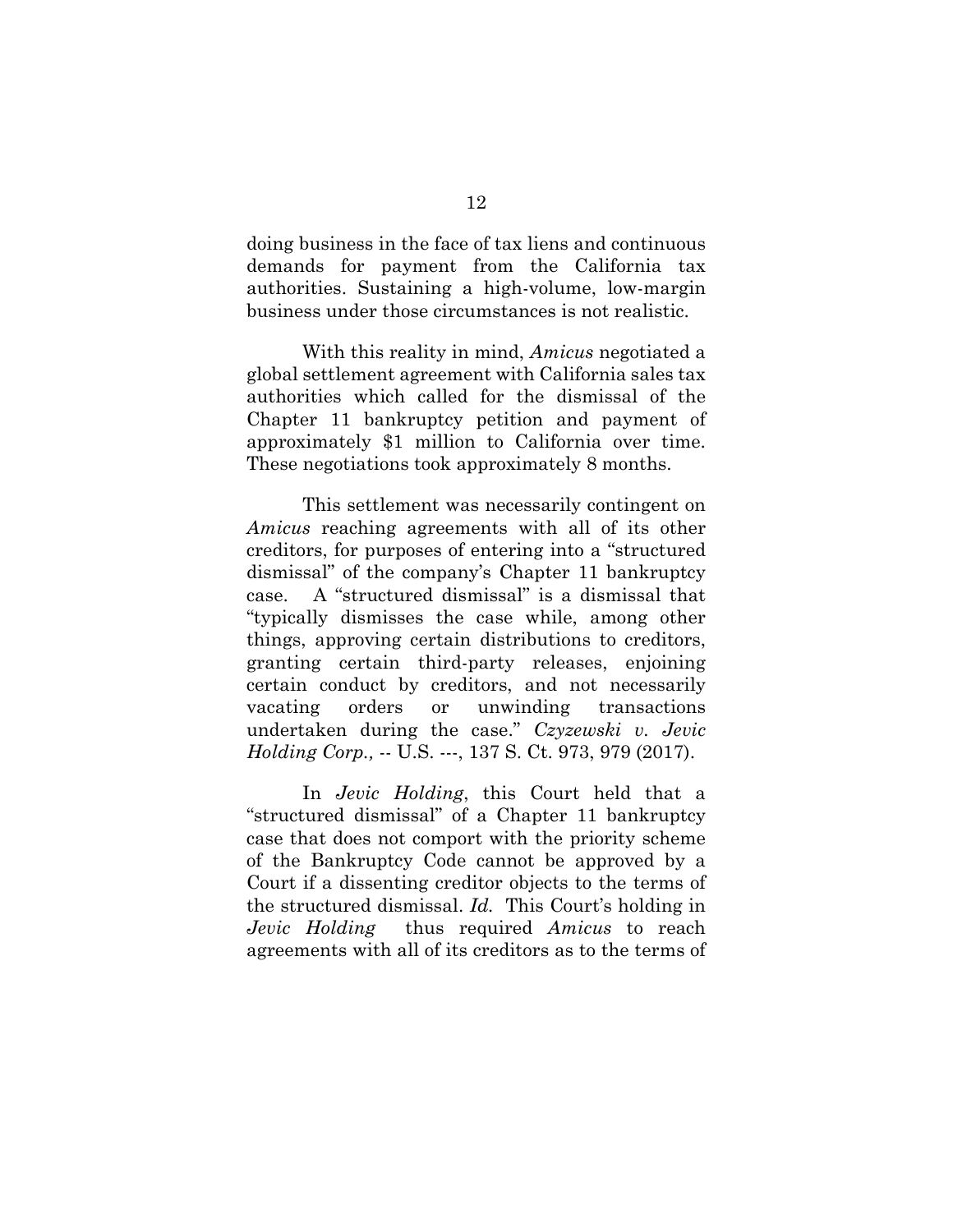a potential structured dismissal before asking the Court to dismiss the Chapter 11 bankruptcy.

*Amicus* was fortunate enough to reach agreements with all of its other creditors and thus was able to effectuate a structured dismissal. The Bankruptcy Court thereafter dismissed the bankruptcy on November 15, 2019. *Amicus*  thereafter brought suit to recover the excessive fees paid to the OUST.

The situation faced by *Amicus* following the increase in quarterly fees was unprecedented. The "rules of the road" changed in the middle of the journey.

It was as if *Amicus*, by filing a Chapter 11 petition, had entered a toll road with a fixed toll (in the form of quarterly fees payable to the OUST) of \$13,000 per quarter. While *Amicus* was on the toll road, the toll unexpectedly increased to over \$85,000 per quarter. *Amicus* could not afford the increased toll, and *Amicus* could not exit the toll road without Court permission. Also, exiting the toll road without agreements with creditors in place would likely have resulted in the demise of *Amicus*.

Remaining on the toll road indefinitely would have also resulted in the demise of *Amicus*. While *Amicus* could temporarily cannibalize the car in which it was traveling to raise money to pay the increased toll, at some point the cannibalization of the car would cause the car to stop functioning.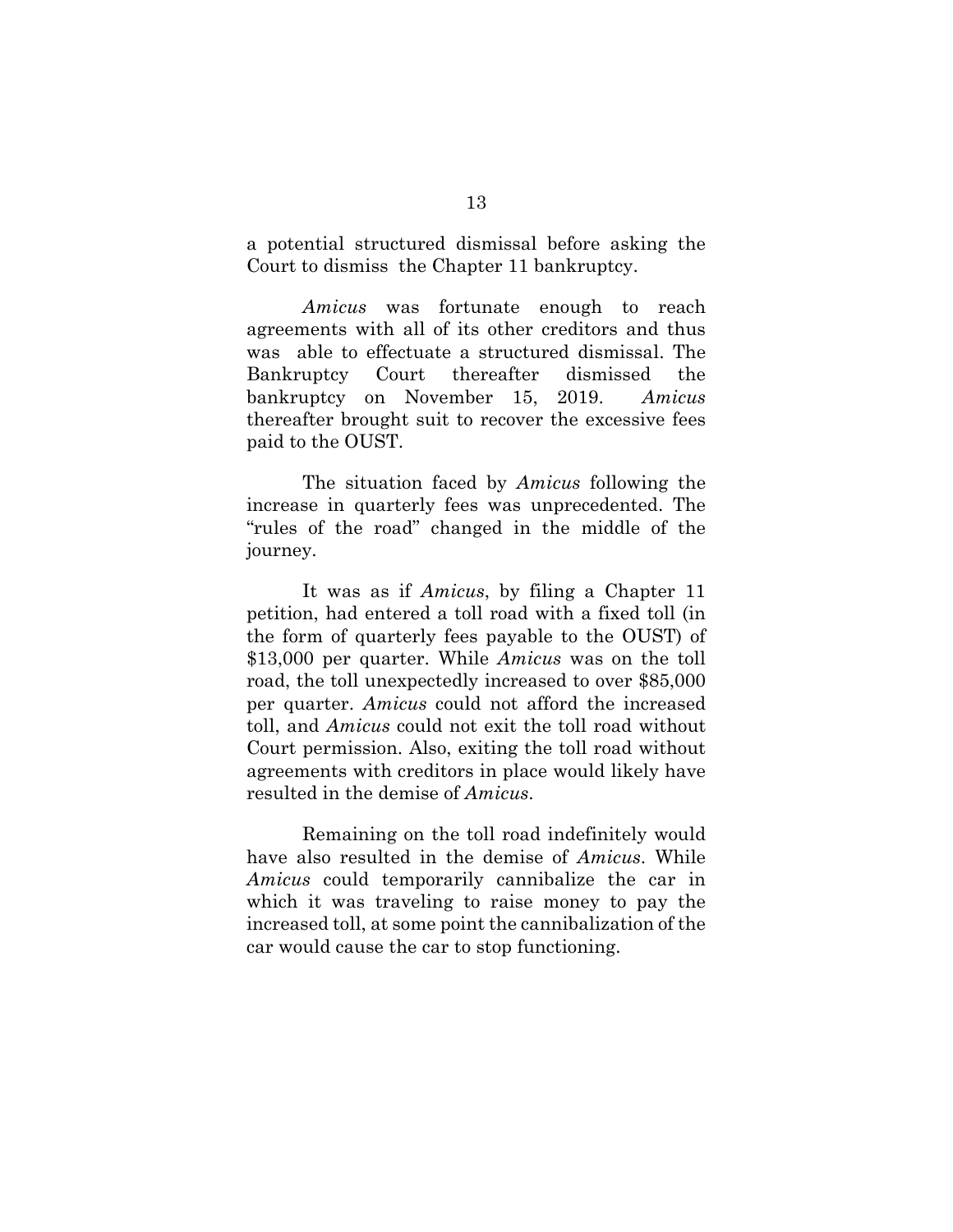Similarly situated Chapter 11 debtors in Bankruptcy Administrator Districts did not face these problems as the result of an increase in quarterly fees. There was no such increase for Chapter 11 debtors in Bankruptcy Administrator Districts. Such obviously disparate treatment of Chapter 11 debtors illustrates that charging *Amicus*  the significantly increased quarterly fees violated the Bankruptcy Uniformity Clause.

> **B. A Holding That the Increase in Quarterly Fees Violates the Bankruptcy Uniformity Clause Will Permit the Courts to Avoid Deciding an "As Applied" Challenge to This Same Law on Due Process Grounds and on Equal Protection Grounds**

*Amicus* challenged the excessive quarterly fees charged by the OUST on multiple grounds. *Amicus* contended that the increased quarterly fees i) violated the Bankruptcy Uniformity Clause of the Constitution, ii) violated the Due Process Clause of the Constitution (as applied to *Amicus*), iii) violated the equal protection component of the Due Process Clause of the Constitution, and iv) were not authorized by the 2017 Act for Chapter 11 debtors whose cases were pending as of the date of the enactment of the 2017 Act. The impetus for *Amicus* to raise all of these arguments was, of course, the dramatic adverse effect that the increase in the quarterly fees had on *Amicus.*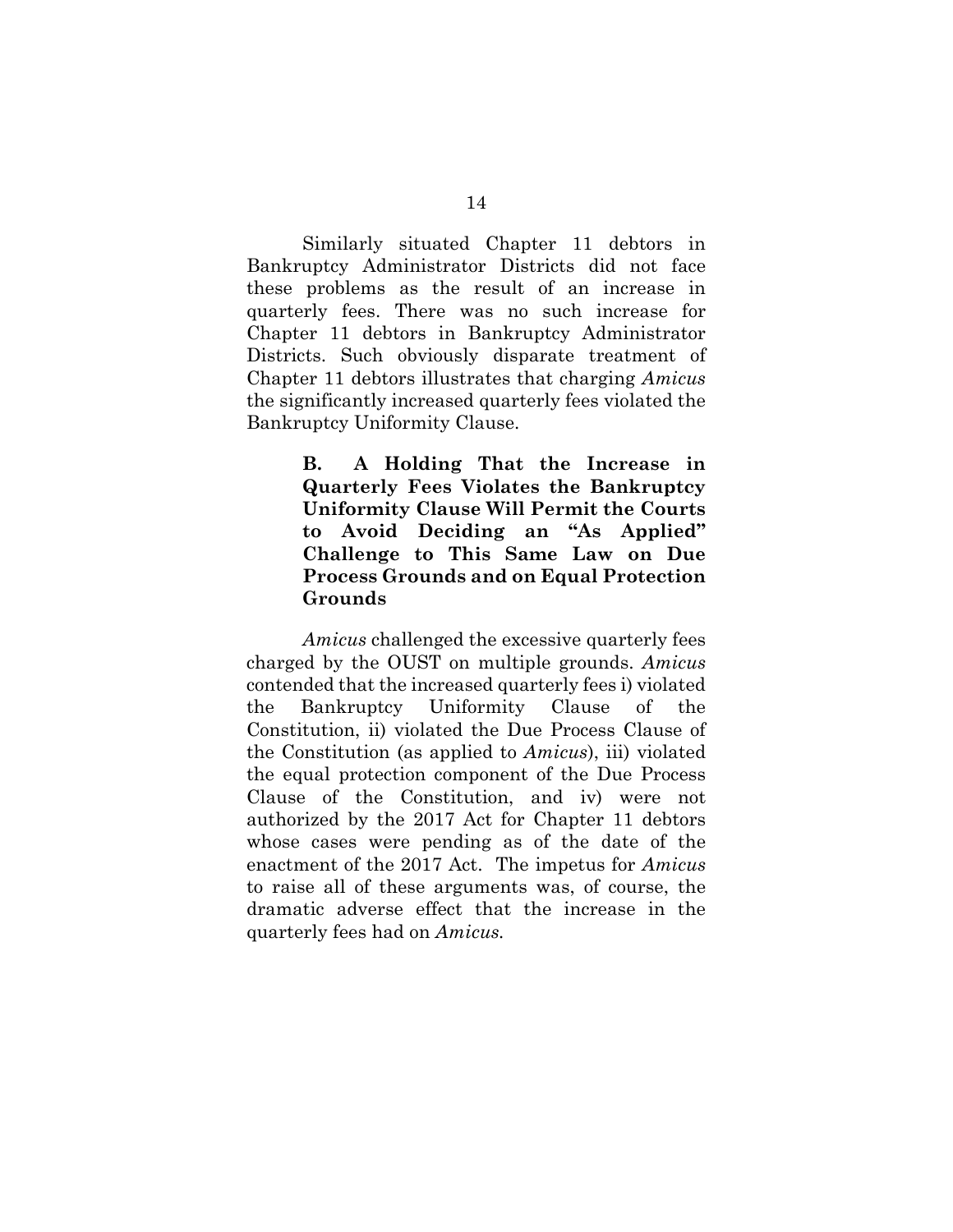The unfortunate scenario which was faced by *Amicus* as the result of the increase in quarterly fees imposed by the 2017 Act raises questions as to whether the dramatic increase in quarterly fees under the 2017 Act, as applied to *Amicus*, violated the Due Process Clause of the Constitution. *See United States v. Carlton*, 512 U.S. 26, 35-39 (1994)(O'Connor, J. concurring).

In *Carlton*, this Court noted that "[s]ome of its decisions have stated that the validity of a retroactive tax provision under the Due Process Clause depends upon whether 'retroactive application is so harsh and oppressive as to transgress the constitutional limitation,'" citing *Welch v*. *Henry*, 305 U.S. 134 (1938), quoted in *United States v*. *Hemme*, 476 U.S. 558 (1986). This Court then explained that "[t]he 'harsh and oppressive' formulation, however, 'does not differ from the prohibition against arbitrary and irrational legislation' that applies generally to enactments in the sphere of economic policy. *Pension Benefit Guaranty Corporation* v. *R. A. Gray & Co.*, 467 U.S. 717, 733, 81 L. Ed. 2d 601, 104 S. Ct. 2709 (1984)." *Id*., 512 U.S.at 26, 30.

That the effect of the increase in quarterly fees, as applied to *Amicus*, was "harsh and oppressive" cannot be denied. This raises a legitimate question as to whether this increase, as applied to *Amicus*, violated the Due Process Clause.

The retroactive tax legislation upheld by this Court in *Carlton* did not come close to putting the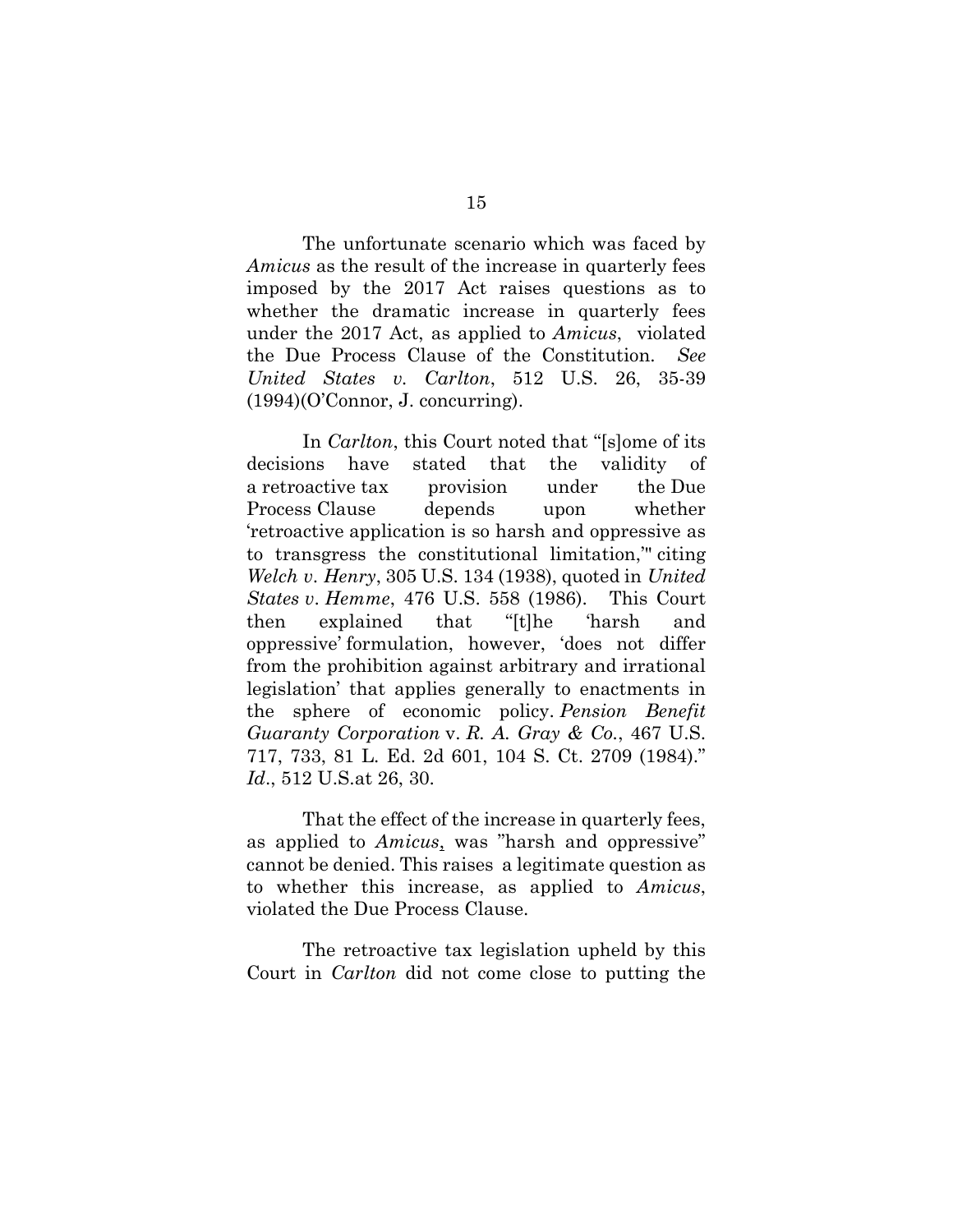taxpayer out of business and did not otherwise pose an existential threat to the taxpayer. The increased quarterly fees imposed by the 2017 Act posed an existential threat to *Amicus*, however, arguably triggering the application of the Due Process Clause. *See Carlton*, *supra*, 512 U.S. at 26-30 (O'Connor, J., concurring).

Similarly, the "harsh and oppressive" effect of the quarterly fee increase, when coupled with the fact that no such quarterly fee increase went into effect in the Bankruptcy Administrator Districts for any Chapter 11 cases filed prior to October 1, 2018, *see* Petitioner's Brief at pp. 20-23, raises a legitimate question as to whether the quarterly fee increase violated the equal protection component of the Due Process Clause of the Constitution. *See, e.g., Allegheny Pittsburgh Coal Co. v. County Com.,* 488 U.S. 336 (1989).

It is worth noting that the definition of "disbursements" in  $28$  U.S.C.  $\S$  1930(a)(6) for purposes of computing quarterly fees owed to the OUST is such that the computation of these quarterly fees is often completely divorced from the amount of cash available to pay those fees. *See, e.g., St. Angelo v. Victoria Farms, Inc.,* 38 F.3d 1525, 1534 (9th Cir. 1994), *Robiner v. Danny's Mkts., Inc. (In re Danny's Mkts., Inc.),* 266 F.3d 523, 525 (6th Cir. 2001).

Consider a situation where a Chapter 11 debtor's business generates quarterly revenue of \$40 million and the company pays operating expenses of \$39,600,000, leaving a net profit of \$400,000. The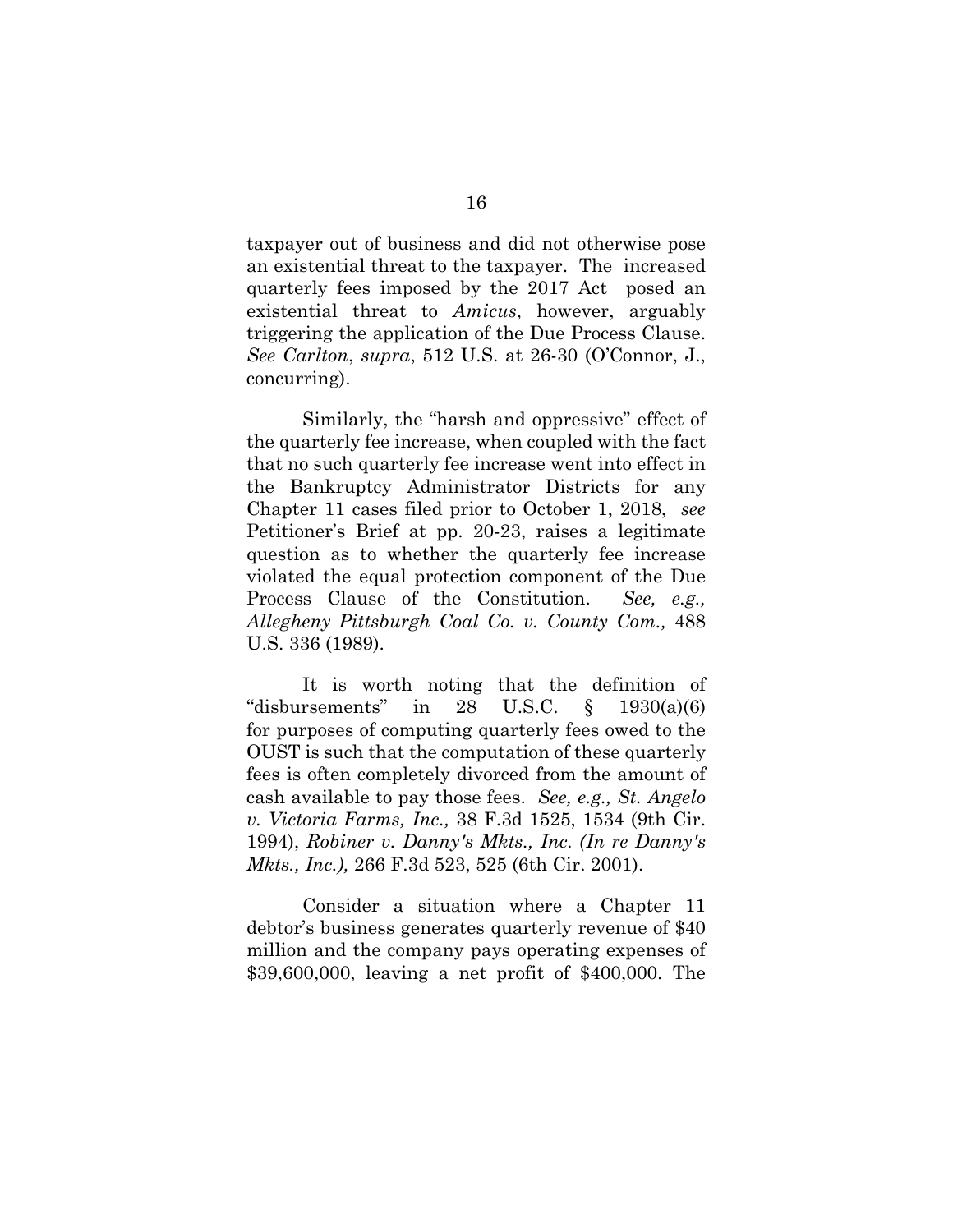"disbursements" which are used to compute quarterly fees are \$39,600,000, not \$400,000, resulting in a quarterly fee of \$250,000 under the 2017 Act. Prior to the enactment of the 2017 Act, the quarterly fees were only \$30,000. Furthermore, as the profits of the debtor go up (*i.e*., as paid operating expenses decrease), the quarterly fees actually decrease, not increase. Gross receipts, as well as profits, are not taken into account for purposes of computing total quarterly fees owed.

Similarly, consider a situation where a Chapter 11 debtor sells a building for \$10 million, generating a pre-income tax net amount of \$500,000 for the debtor after payment of a \$9 million note secured by a deed of trust against the property and expenses of sale of \$500,000. The total "disbursements" used to compute the amount of quarterly fees is \$9.5 million, resulting in a quarterly fee of \$95,000. Prior to enactment of the 2017 act, the quarterly fees were only \$13,000.

If this Court holds for Petitioner in the present case, courts will not need to consider the question of whether the 2017 Act, as applied to *Amicus* and as applied to similarly situated Chapter 11 Debtors in U.S. Trustee Districts, violates the Due Process Clause or violates the equal protection component of the Due Process Clause. Nor will Courts be required to consider the issue of whether the 2017 Act itself only authorizes the charging of increased quarterly fees to Chapter 11 debtors in U.S Trustee Districts whose cases were filed after the date on which the 2017 Act was enacted.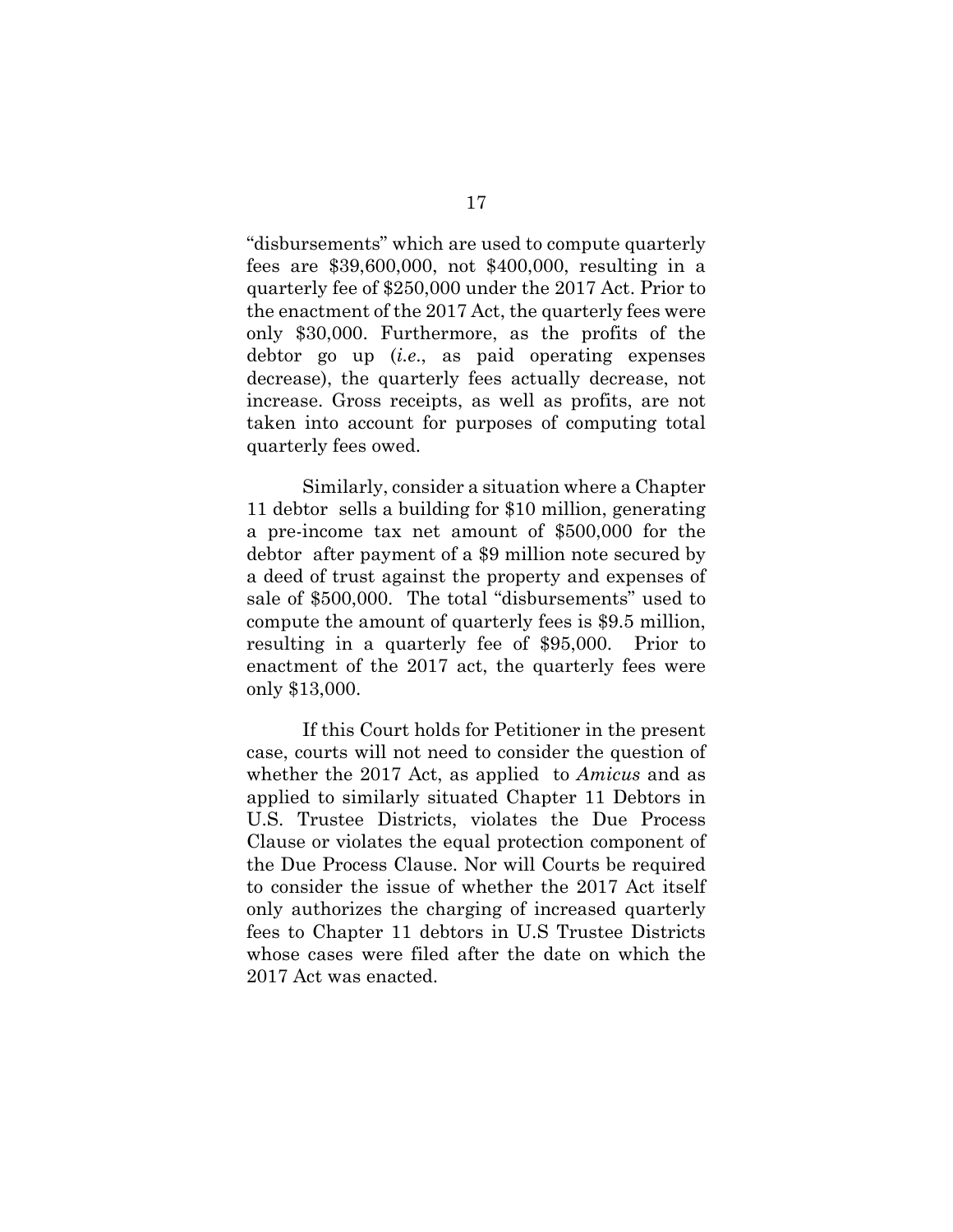**C.** *Amicus* **Concurs With Petitioner's Arguments and Will Not Repeat Them Here; The Facts of** *Amicus'* **Case Demonstrate That 28 U.S.C. § 1930(a)(6) is a Law on the Subject of Bankruptcy for Purposes of the Bankruptcy Uniformity Clause** 

*Amicus* concurs with all of the arguments made by Petitioner. Because those arguments are well articulated, *Amicus* will not repeat those arguments here. *Amicus* notes, however, that the facts of *Amicus*' case strongly support the conclusion that 28 U.S.C.  $\S$  1930(a)(6) is a law on the subject of bankruptcies for purposes of the Bankruptcy Uniformity Clause. The changes made to  $\S 1930(a)(6)$ by the 2017 Act had a direct effect on *Amicus'* ability to remain in Chapter 11 bankruptcy. The argument that  $\frac{1930(a)(6)}{b}$  is not a law on the subject of bankruptcy is completely without merit and should be rejected.